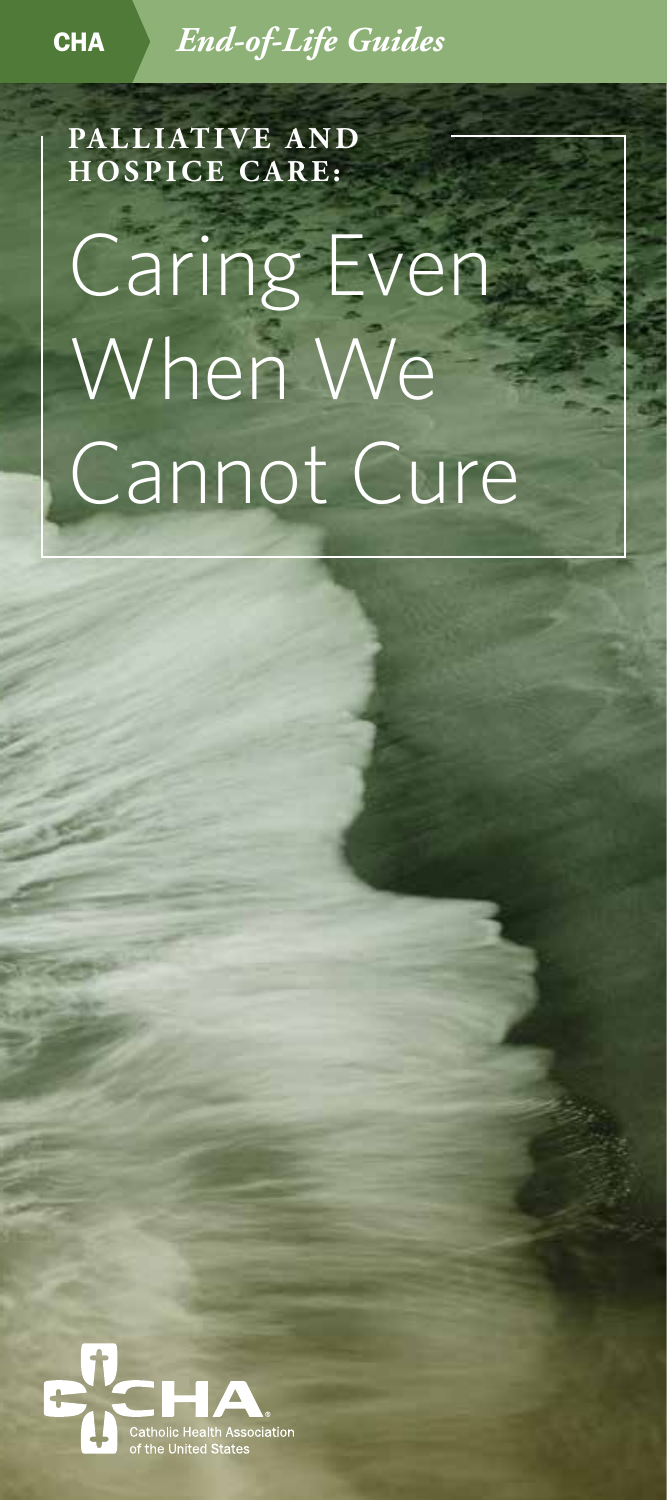INTRODUCTION

*The Catholic Health Association has developed this guide in collaboration with physicians, nurses, theologians and ethicists within Catholic health care and the Supportive Care Coalition, a national coalition of Catholic health ministries that advances excellence in palliative care. This guide is based on frequently asked questions to help you think about care during serious illness, including end-of-life decisions. Although the guide reflects the perspective of the Catholic tradition, the information can be helpful to people from any religious tradition. It is part of a series of publications from CHA to assist patients, families, physicians, nurses and care givers with decisions about serious illness and end-of-life care.*



# **PALLIATIVE AND HOSPICE CARE**

# Caring Even When We Cannot Cure

Patients who are dealing with serious illness often experience pain, stress and discomfort, either because of the illness itself or the medical treatment they receive. They may be in pain or experience fatigue, shortness of breath, loss of appetite, nausea or have trouble sleeping. They may feel anxious, depressed or suffer from emotional or spiritual distress.

Palliative care helps patients with serious illness live as well as possible during their illness, and provides compassionate care to relieve the range of physical and emotional symptoms that often accompany serious illness or the side effects of treatment.

Although palliative medicine is a newly-named specialty in medicine, the idea behind it is far from new. Palliative care focuses on attending to the needs of the whole person — physically, psychologically, emotionally, socially, and spiritually. An interdisciplinary palliative care team — usually made up of doctors, nurses, social workers, chaplains, physical and occupational therapists, other professional care givers, and volunteers — works together to help patients deal with the physical and emotional effects of their illness.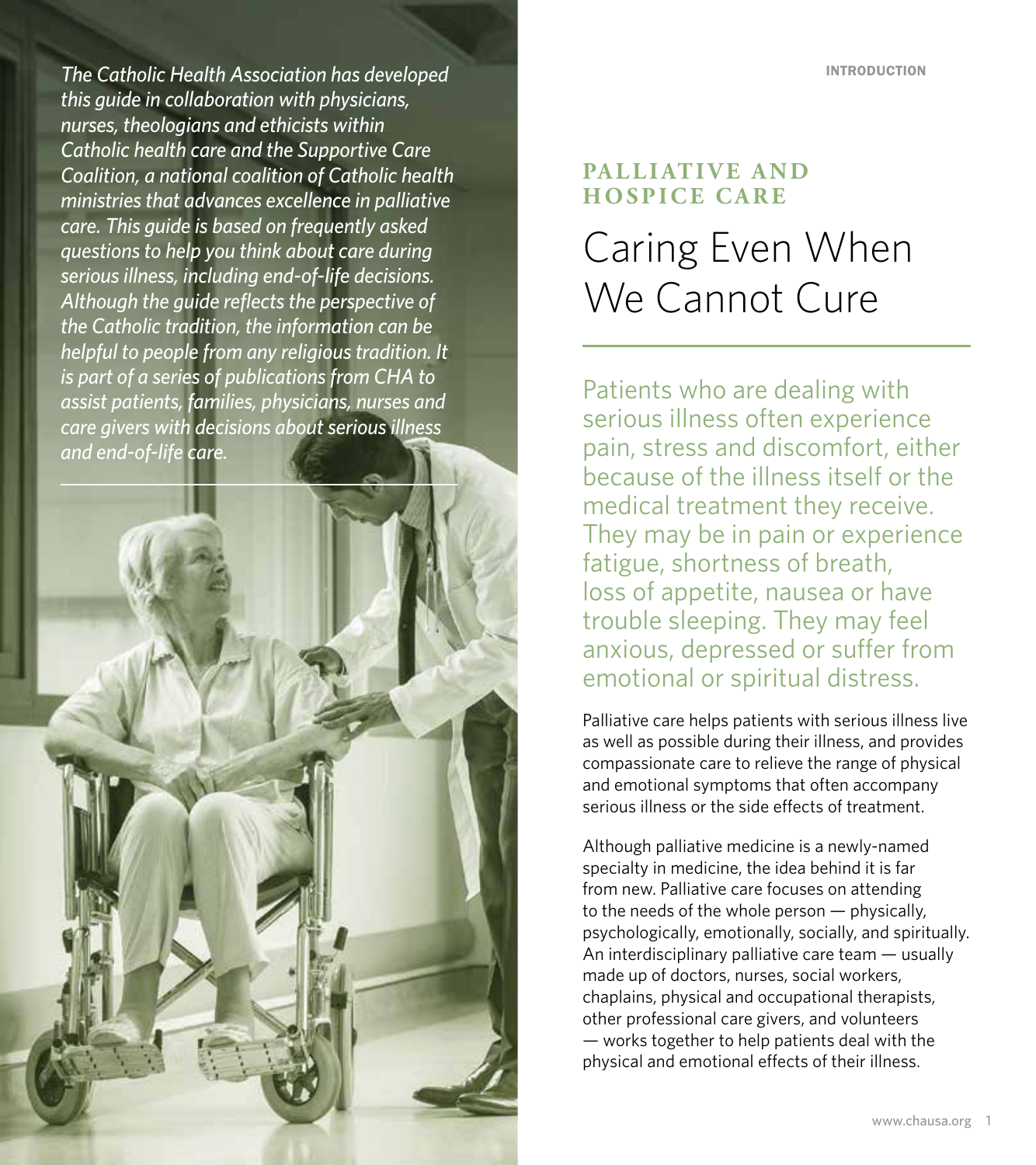# CHA | *End-of-Life Guides: Palliative Care*

With its emphasis on compassionate care and treatment, palliative care is a hallmark of Catholic health care, and is fully consistent with the Catholic moral tradition.

*Blessed be the God and Father of our Lord Jesus Christ, the Father of mercies and the God of all consolation. He comforts us in all our affliction and thus enables us to comfort those who are afflicted with the same consolation we have received from God.*

### II Corinthians 1:3–4 New American Bible

Although palliative care is related to hospice care, the two are not identical. All hospice care is palliative care, but not all palliative care is hospice care. In the United States, hospice care treats patients who are not expected to live longer than six months, offering medical, emotional, and spiritual support. It also offers support to their families.

Palliative care, on the other hand, is offered to anyone with a serious illness — at any age and in all stages of the illness. It can be offered along with treatments aimed at curing the patient. In fact, patients who receive palliative care often heal more quickly.

For those with a progressive illness for which there is no cure, palliative care can help them live life more fully, and in some cases for a longer time, than patients who don't have palliative care. *◆*

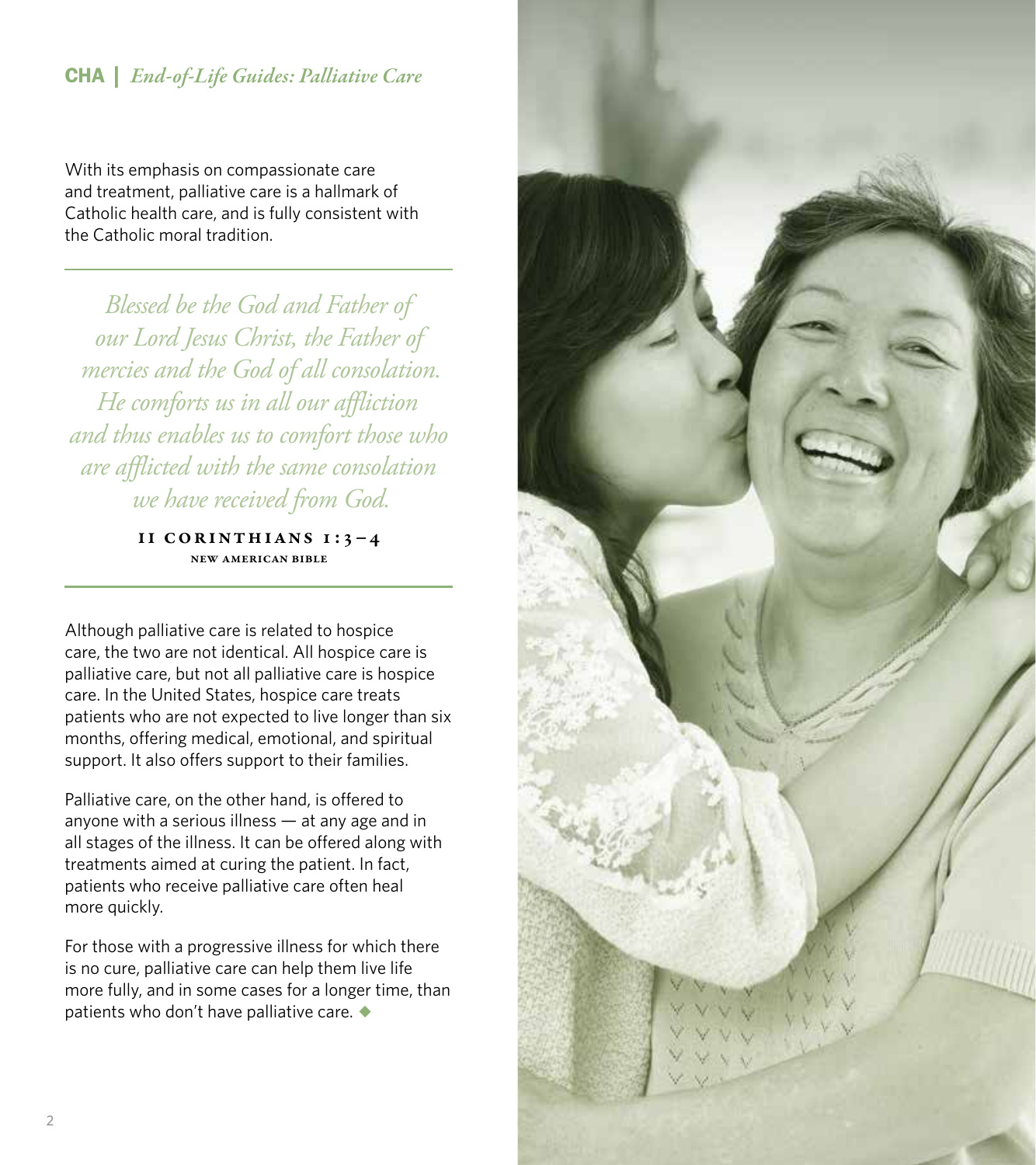# What is palliative care?

Palliative care or palliative medicine is a form of medical care that provides relief from the symptoms and stress of serious illness, regardless of the diagnosis. Palliative care is for people of all ages at all stages of a serious illness.

The goal of palliative care is to help patients live life as fully as they can by:

- 1. Controlling pain and other symptoms
- 2. Setting up treatments consistent with the patient's values and wishes
- 3. Coordinating care
- 4. Offering spiritual and other support to patients and their families.

Palliative care provides patients comfort and support using an interdisciplinary team of doctors, nurses, social workers, chaplains, physical and occupational therapists, other professional caregivers, and volunteers. They work together to promote the patient's total well-being.

For those patients for whom there is not a cure, palliative care neither hastens death nor tries to postpone it. As the World Health Organization explains, it affirms life but also knows that dying is a normal part of life.

Contemporary palliative medicine grew out of the hospice movement of care for the dying. In the early 1970s, Dr. Balfour Mount coined the term "palliative care" as a means of providing physical, mental, emotional, social, and spiritual care for any patient at all times during a serious or lifelimiting illness, not only for those who were dying. Especially since the 1997 Institute of Medicine report, *Approaching Death: Improving Care at the End of Life*, palliative medicine has become part of the mainstream of patient care.

Today, roughly two-thirds of hospitals in the U.S. have palliative care teams, and the number increases every year. It is now an important part of the high quality, person- and family-centered care that many patients have come to expect. Yet the idea behind palliative care is not really new. It is simply caring for the whole person and his or her family.

# **How do I know if palliative care is right for me or a loved one?**

There are many reasons why patients choose palliative care. Perhaps the most important is that palliative care helps you live better with your illness. In addition to assessing and treating physical and psychological symptoms of illness, palliative care can help relieve emotional and spiritual distress by providing resources and support for you and your family. Palliative care also helps with pain control and other symptoms of illness such as fatigue, shortness of breath, nausea, trouble sleeping, loss of appetite, anxiety, depression or spiritual distress.

Another important benefit of palliative care is the ongoing support you receive from an interdisciplinary team of medical specialists who provide information about types of treatments and coordinate all aspects of care. The team works on your behalf throughout the entire course of illness.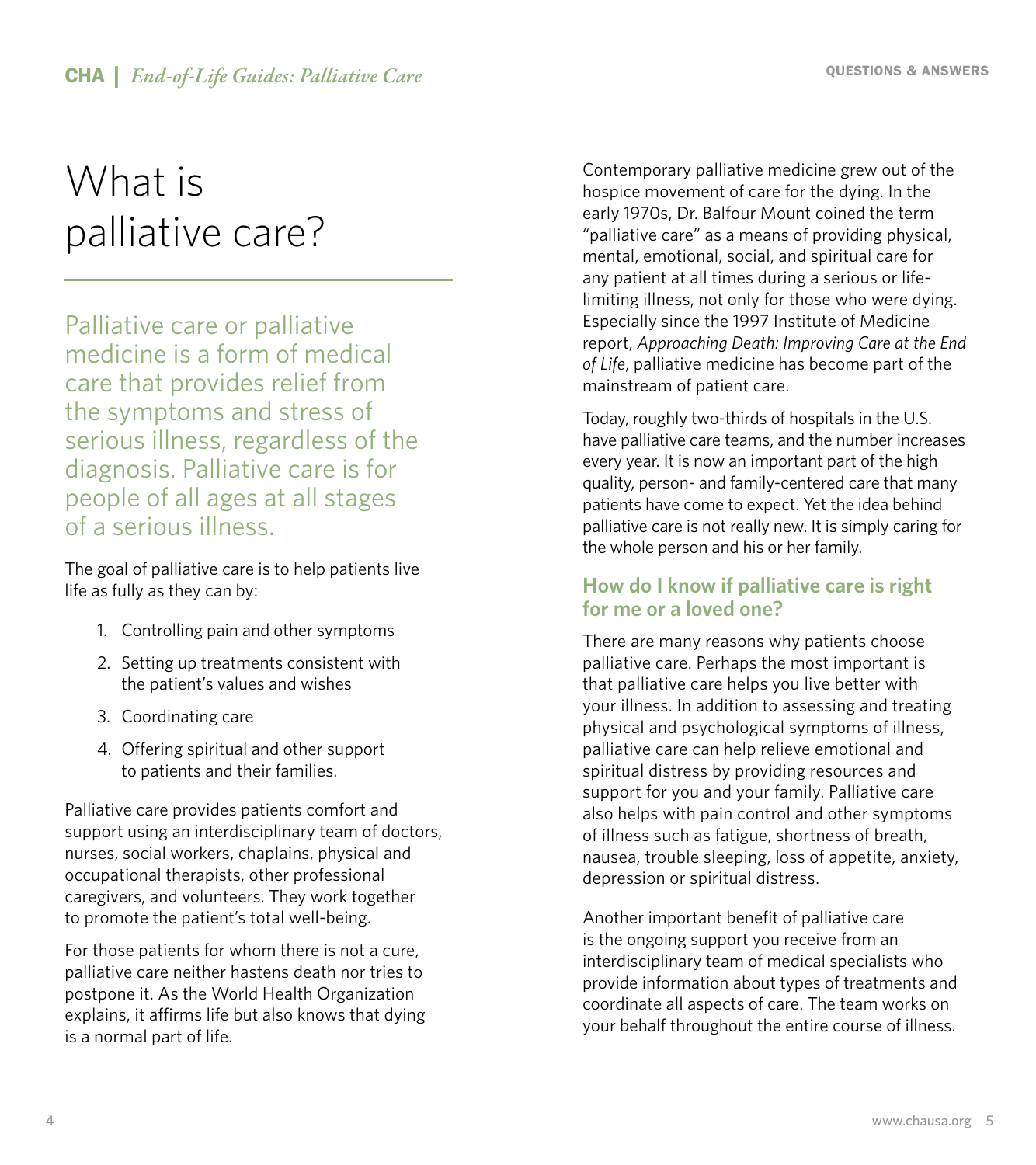

Patients today often look to medical specialists for help when they have a serious or chronic illness. In many cases, patients may have complications from other chronic diseases or interacting conditions. Palliative care can be especially helpful in coordinating and managing your care. The palliative care team helps facilitate communication among hospital staff, patient and family about the nature of the illness, its likely progression and the likelihood of death if the patient has a progressive illness.

If your disease is curable, palliative care can help you heal more quickly through symptom relief and emotional and spiritual support. The team can also assist you and your family in establishing treatment plans consistent with your values and wishes. This includes potential changes in treatment that may become necessary as chronic illness progresses and throughout the entire course of the illness.

### **Does choosing palliative care mean that I or my loved one can no longer be cured?**

No, not necessarily. Some people, think when they choose palliative care that they can no longer be cured. Often the exact opposite is true. Palliative care is simply caring for the whole person. This is the sort of care that all patients deserve at all times in their illness.

As we have seen, palliative care can actually help you heal more quickly by understanding the illness and relieving pain and the side effects of treatment.

For those with a chronic progressive illness for which there is no cure, palliative care in combination with other treatments can help you live as fully as you can, sometimes for a longer time compared to patients who do not receive palliative care. As the illness progresses the goals of care may change,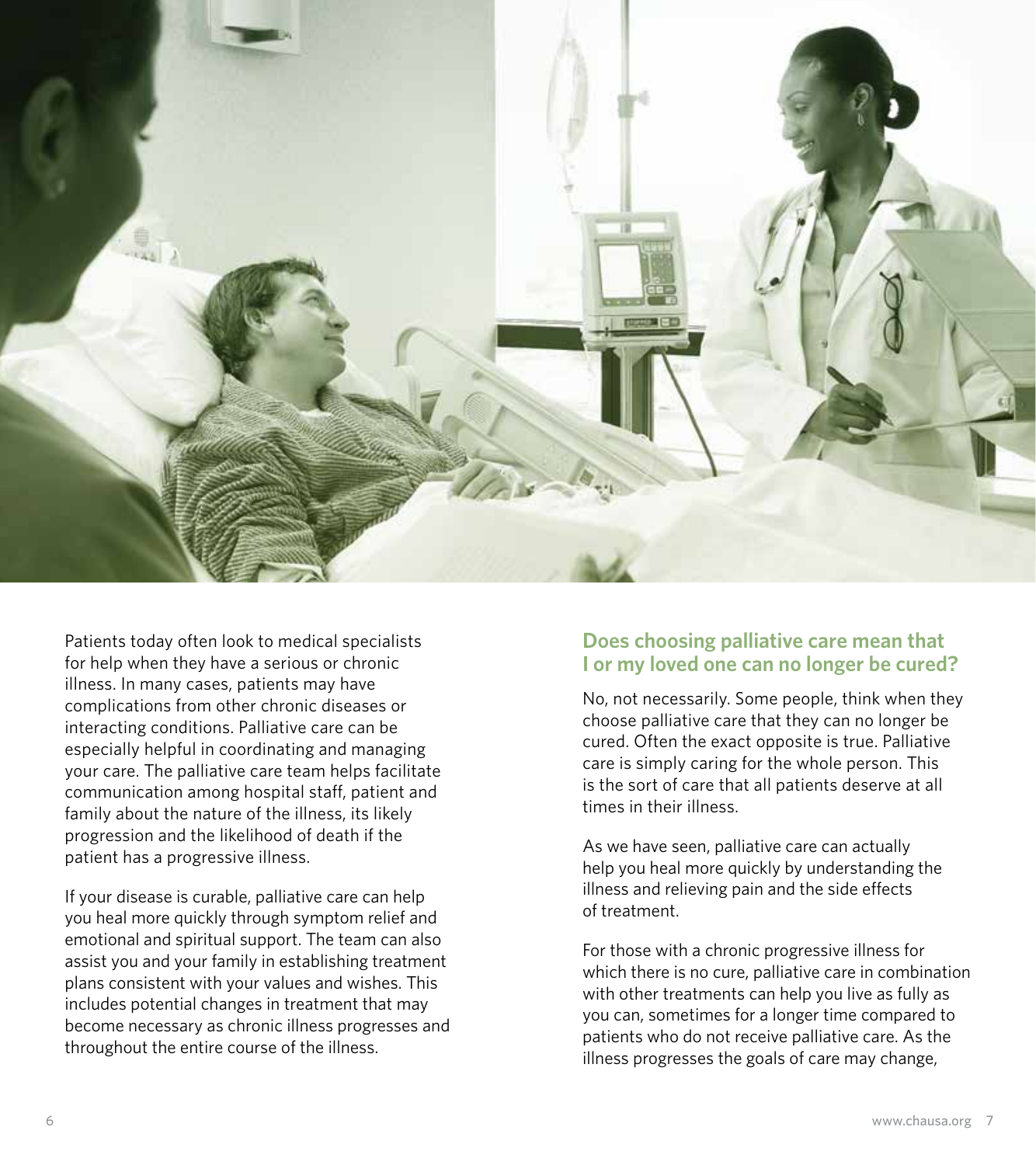and at some point, you may choose to rely totally on comfort-focused treatment. Regardless of changes in prognosis or condition, the palliative team continues to support you and your family throughout the entire course of the illness.

### **Can I have other medical treatments along with palliative care?**

Yes. Palliative care can be offered along with other medical treatments whose purpose is to cure the patient. You do not have to choose one or the other. The palliative care team can also help you see how treatments correspond to your own goals and preferences.

# **When in my illness do I choose palliative care? How do I get palliative care?**

The sooner the better. Palliative care is best begun as soon as possible after the diagnosis of a serious disease so that you and your family may benefit early from the support and benefits it provides. It is available for any serious disease and is not restricted to end-of-life care.

In most instances, it is rather easy to begin palliative care by simply asking the physician or nurse for a referral to the palliative care team. Sometimes, the physician, nurse or another member of the clinical team may suggest palliative care to you. Today some hospitals have automatic referrals for certain diseases such as cancer, heart, liver, or respiratory failure.

After the request has been made, a member of the palliative care team will visit you for palliative care screening. The screening helps develop the palliative care treatment that reflects your values and wishes, the type of symptom relief that might be needed, or other support that might be helpful.

*We seek to do more than merely cure a physical illness. Like Jesus, we heal the whole person. We care for people in such a way that, whether or not we can physically cure their illness, they find strength and comfort in knowing God's abiding love for them, despite their experience of chaos.*

Cardinal Joseph Bernardin (LATE ARCHBISHOP OF CHICAGO) *A sign of Hope*

# **Can my family be involved in palliative care treatment?**

Yes. Since palliative care focuses on the whole person, it is important to involve family members and others who are an important part of your life. Palliative care can support family members in dealing with the stress and worry they experience when a loved one is seriously ill. It can also help family members who are directly involved in caring for the chronically ill patient know what to expect and how they can access additional education, support, and respite care.

# **Can I receive palliative care only in a hospital? What happens if I am released from the hospital?**

You may receive palliative care in variety of settings. Currently, hospitals are the most common setting for palliative care. Some large hospitals even have specialized palliative care units.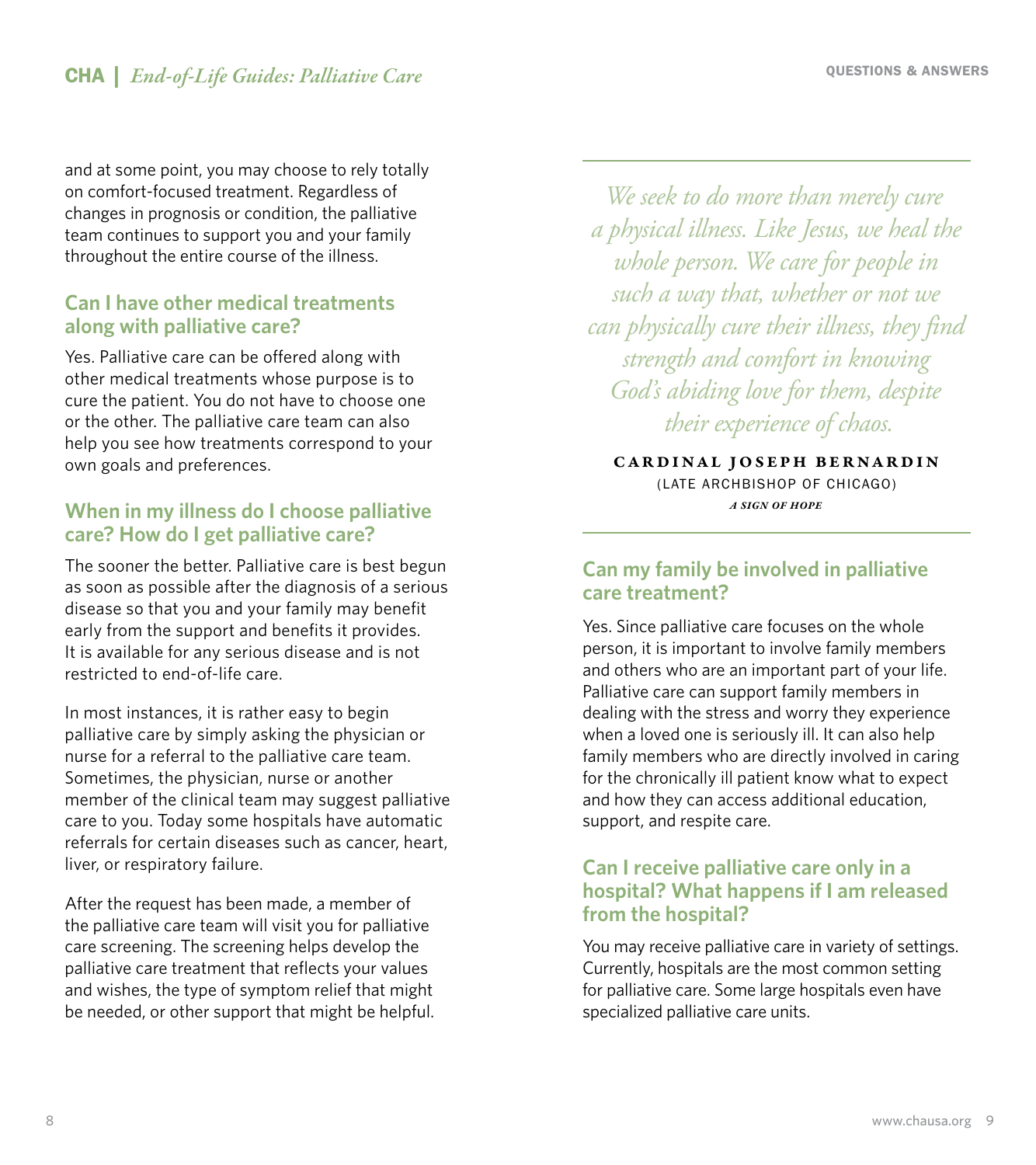

However, it is becoming more common to find that palliative care is available in clinics, long-term care facilities, nursing homes, assisted living facilities, doctors' offices, and even in the home. While most nursing homes and long-term care facilities have an established hospice program, many also have access to staff trained in palliative care screening, assessment, and treatment. These facilities either have a palliative care team of their own in addition to the hospice program, or they work with a consultation team. These teams perform the same function as hospital palliative care teams. Community-based palliative care programs are also being developed for seriously ill people who are not yet candidates for hospice care.

# **Can I keep my own doctor if I choose palliative care?**

Yes. Palliative care is not a substitute for the normal medical treatment that you receive from your doctor or medical specialist. It is an added level of medical, psychological, emotional, and spiritual support. It is often used along with treatments whose purpose is to cure the patient. Your primary doctor and any other doctors you choose will continue to take care of you together with the palliative care team. The palliative care team offers support both to you and to your doctor in caring for you. *◆*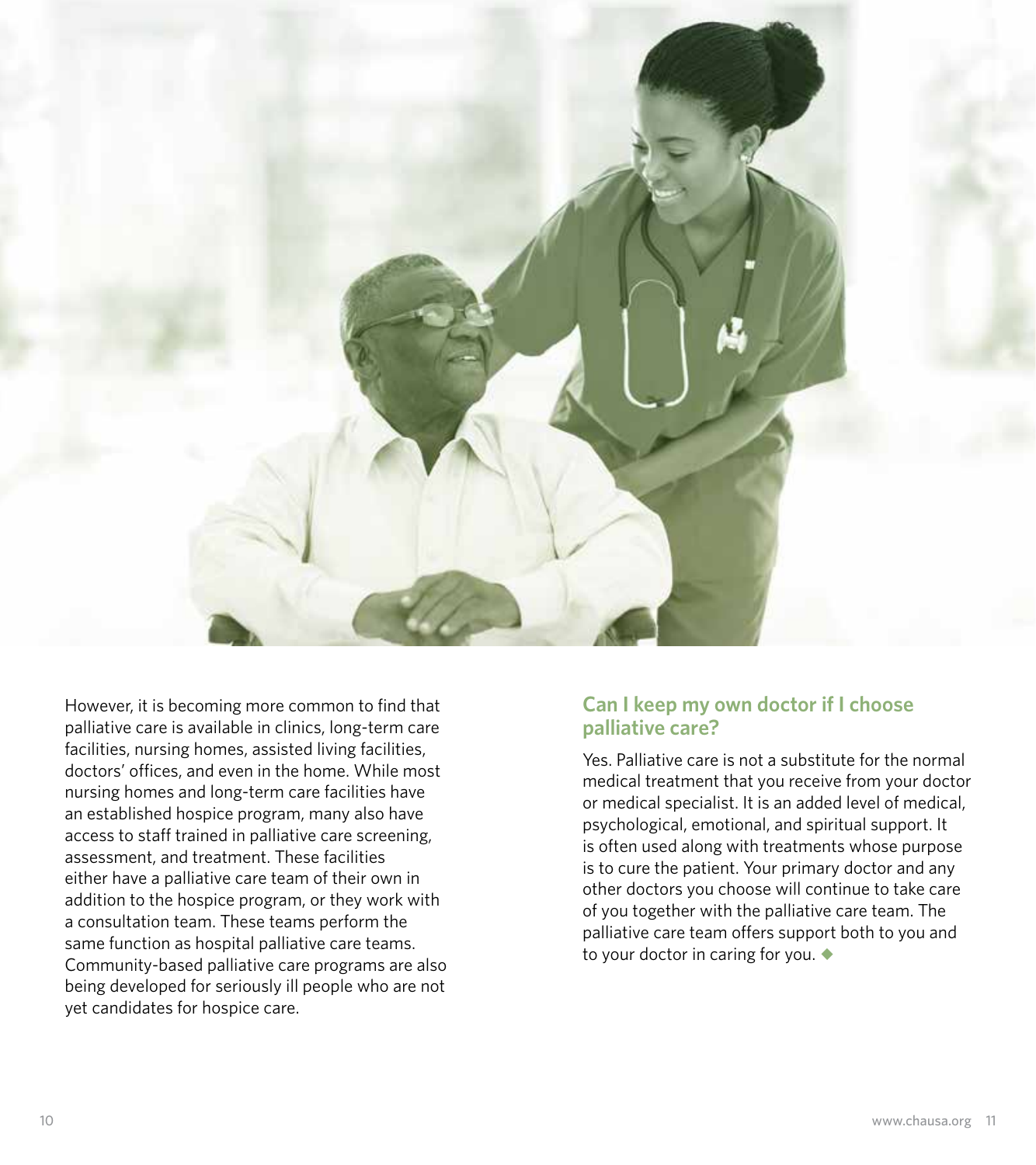# Will those involved in palliative care honor my religious beliefs?

# Yes. Part of the support that the palliative team provides is spiritual comfort and support.

The team understands and honors the importance of individual spiritual and religious concerns for you and your family. That's why, chaplains are part of the palliative care team. Chaplains can help you explore how your spiritual beliefs and values can be a helpful resource as you experience serious illness. If you wish, they will also provide prayer and spiritual support to help you cope better with chronic progressive illness. The palliative care team respects your personal beliefs and will not impose religious practices on you.

To help the palliative care team serve you, you may be asked to complete a spirituality assessment. The assessment is designed to understand what gives meaning to your life, what brings you comfort, and how your illness affects how you see your life, especially if you are facing a life-limiting illness. Your palliative care team will respect your religious and spiritual beliefs, including the fact that you may not be religious.

# **What does the Catholic Church say about palliative care?**

The Catholic Church values and endorses palliative care. Although palliative medicine is a recently-named specialty in medicine, many

*Palliative care is an expression of the truly human attitude of taking care of one another, especially of those who suffer. It is a testimony that the human person is always precious, even if marked by illness and old age. Indeed, the person, under any circumstances, is an asset to him/herself and to others and is loved by God. This is why, when their life becomes very fragile and the end of their earthly existence approaches, we feel the responsibility to assist and accompany them in the best way.*

Pope Francis Address to participants at Plenary of Pontifical Academy of Life, March 5, 2015

features of palliative care have been a part of medicine — and of Catholic Church teaching for centuries. The Catholic Church affirms the morality of using medicines to lessen pain, even in the rare cases that these medicines might shorten one's life. The Catholic bishops' *Ethical and Religious Directives for Catholic Health Care Services* explain that "patients should be kept as free of pain as possible" (Directive 61). Similarly, in his encyclical, *The Gospel of Life*, Pope Saint John Paul II reaffirmed the teaching of Pope Pius XII and stated that it is proper "to relieve pain by narcotics, even when the result is decreased consciousness and a shortening of life" (par 65).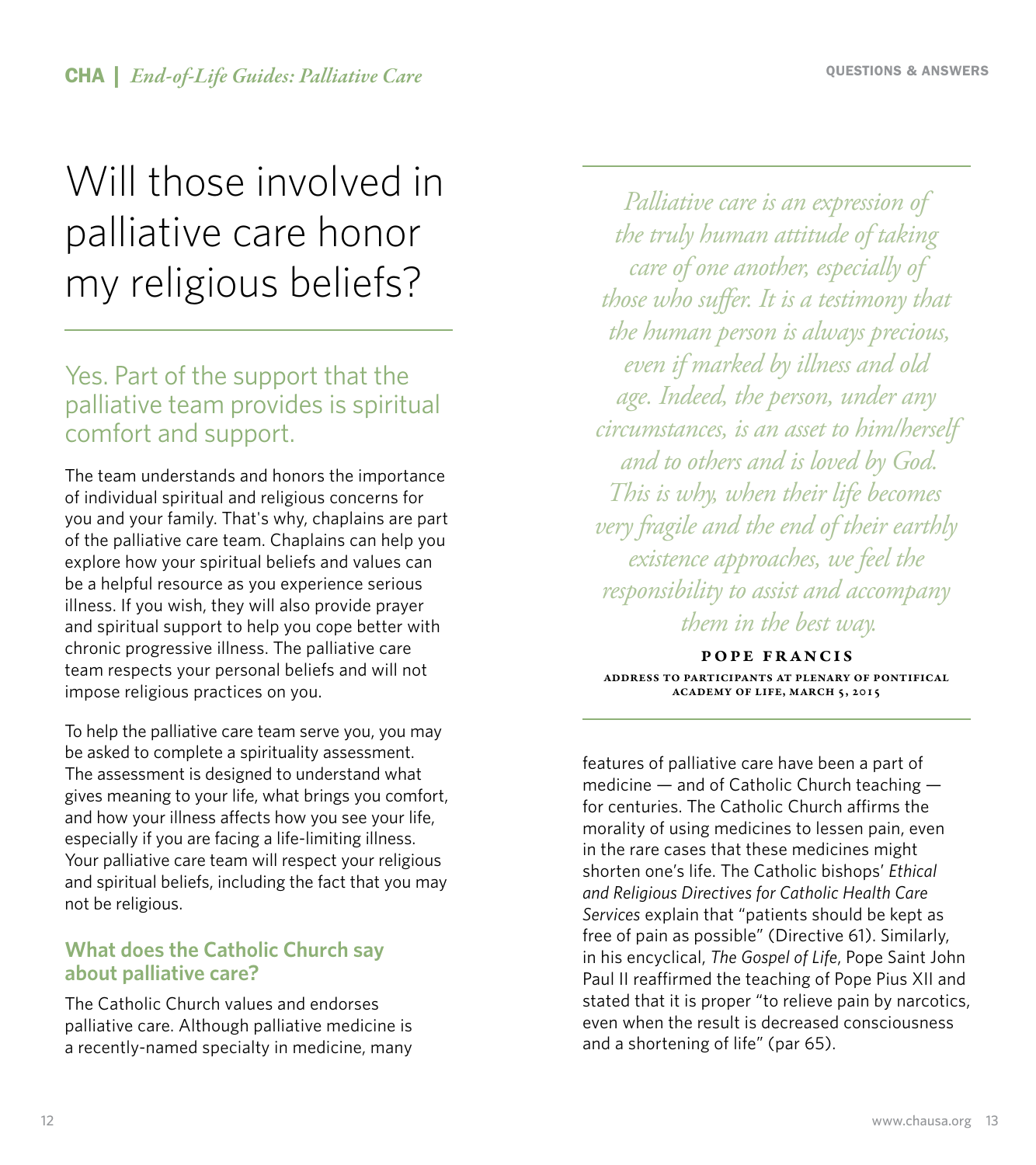

All recent popes, from Saint John Paul II to Francis, have endorsed palliative care. In his encyclical, *The Gospel of Life*, Pope Saint John Paul II explained that "palliative care makes suffering more bearable." He added that it "aims, especially in the case of patients with terminal diseases, at alleviating the vast gamut of symptoms of physical, psychological and mental suffering" (par 65).

In his 2007 "World Day of the Sick Message," Pope Benedict XVI added that palliative care is "integral care, offering the sick the human assistance and spiritual accompaniment they need."

Addressing the Pontifical Academy of Life in 2015, Pope Francis described palliative care as "an expression of the truly human attitude of taking care of one another, especially of those who suffer. It is a testimony that the human person is always precious, even if marked by illness and old age."

The Catholic bishops of the United States have also spoken about palliative care. In their statement, "To Live Each Day in Dignity," the bishops stressed that palliative care shows "a readiness to surround patients with love, support, and companionship, providing the assistance needed to ease their physical, emotional, and spiritual suffering. This approach must be anchored in unconditional respect for their human dignity, beginning with respect for the inherent value of their lives." Many other faith traditions have issued similar statements. *◆*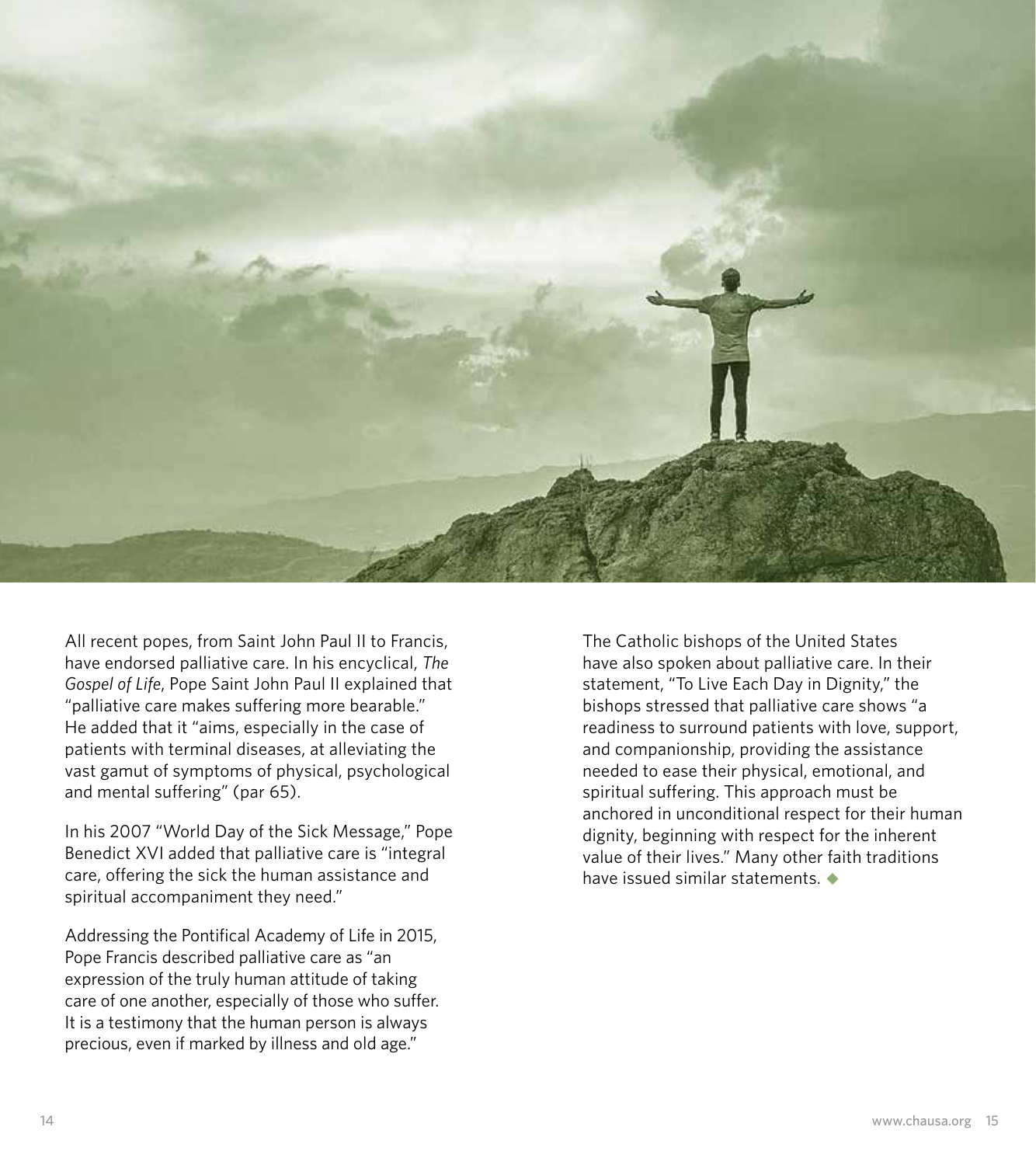# Is palliative care the same as hospice care?

# No. Palliative care and hospice are not exactly the same. Although all hospice care is palliative care, not all palliative care is hospice care.

Hospice care is both a plan of care at the end of life and a medical insurance benefit plan. It is a form of palliative care that addresses pain reduction, comfort-focused treatment, and emotional and spiritual support for patients with a terminal illness who are not expected to live longer than six months. The hospice movement began in Great Britain by Dame Cicely Saunders in the 1950s.

In the United States, there are at least two important differences between palliative care and hospice care:

- 1. Although palliative care is available to all persons at all stages of an illness and may be continued throughout chronic illness, hospice care is limited to patients at the end of life, with a life-expectancy of six months or less.
- 2. Some hospice programs have begun combining palliative care with at least certain forms of curative treatments in certain circumstances. In order to qualify for the Medicare Hospice Benefit, however, the patient or surrogate must agree to give up Medicare coverage for further treatments aimed at curing the disease.

# **Is "aid in dying" or physician-assisted suicide an option in palliative care?**

No. Physician-assisted suicide is not compatible with the life-affirming values of palliative care. "Aid in dying" or physician-assisted suicide takes place when a doctor provides a patient confronted with life-limiting illness with the information and the means (usually pills) necessary for the patient to take his or her life. Some people see this as a way to preserve their dignity or autonomy or a way not to be a burden to others. Several states have legalized this option, and many more are considering making physician-assisted suicide legal either by legislation or referendum.

Many believe that "aid in dying" and palliative care are opposed to each other. Rather than assisting in dying, palliative care offers appropriate pain and symptom control, good communication, and emotional and spiritual support, in order for the patient to live life as fully as possible. Palliative care teams believe that this personal, holistic support is the compassionate care that vulnerable patients truly need, as opposed to assistance in dying.

It is important to note that "aid in dying" or physician-assisted suicide should not be confused with the right of patients to refuse treatments that do not help them. The *Ethical and Religious Directives for Catholic Health Care Services* explain that "the free and informed judgment made by a competent adult patient concerning the use or withdrawal of lifesustaining procedures should always be respected and normally complied with, unless contrary to Catholic moral teaching" (Directive 59). There is an ethical difference between refusing treatment that no longer benefits a patient and providing the means to kill the patient. Palliative care continues to be life-affirming care.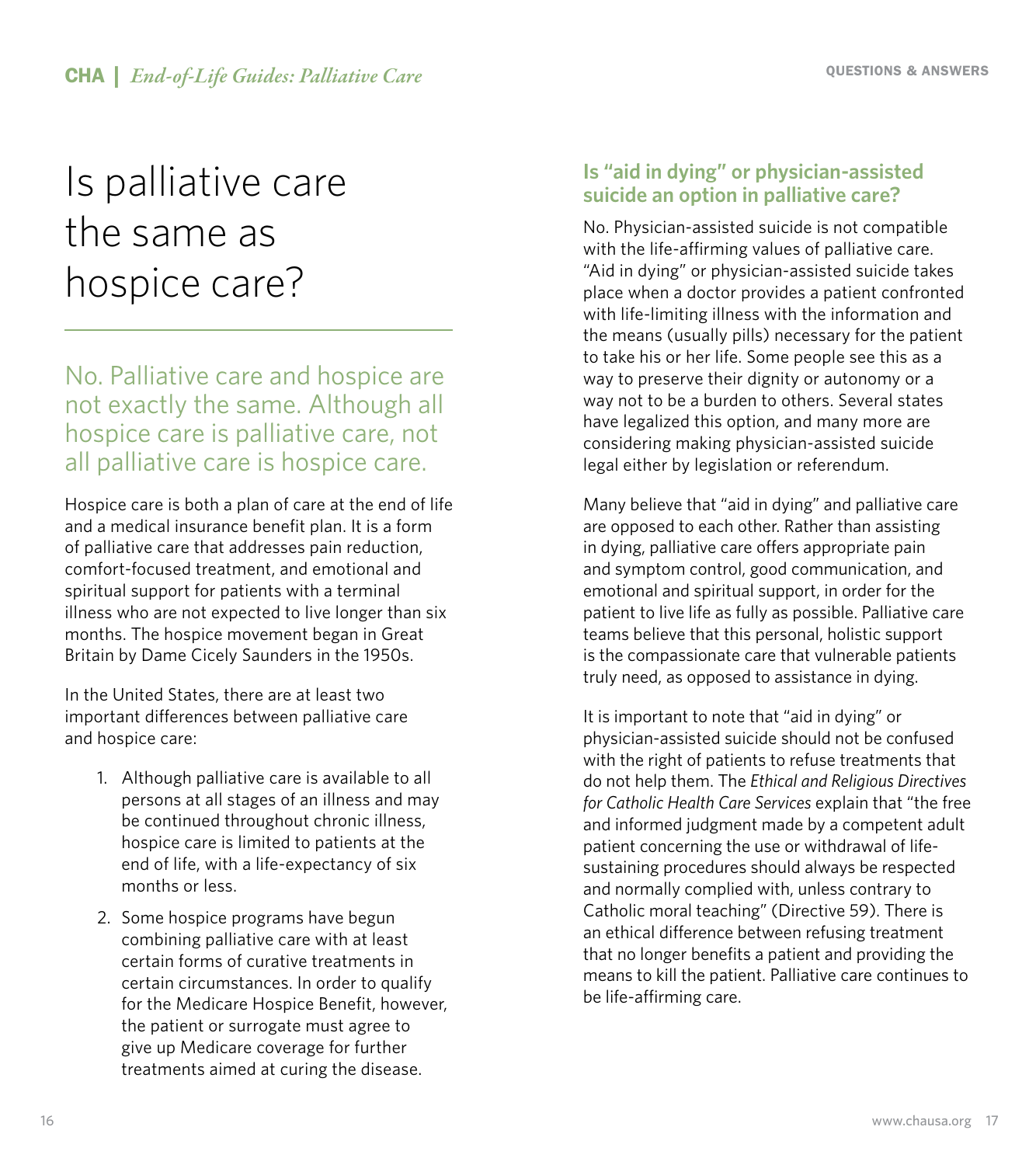

# **What does the Catholic Church say about tube feeding at the end of life?**

The church recognizes the possible burdens and benefits of tube feeding. The purpose of food and water is to help supply the nutrition to the body to help sustain life. When this occurs by means of a tube into the stomach or by IVs, it is called medically assisted nutrition and hydration. To the extent that such assistance benefits the patient, it should be continued.

However, especially at the end of life, when the body is no longer able to process food and water or when their use becomes burdensome for the patient, using medically assisted nutrition and hydration becomes morally optional. This is not the same as "starving" the patient. These patients are unable to eat because they are dying. Their death is not caused by not eating. Food and liquids are no longer fulfilling their purpose of nourishing the patient and may be causing additional discomfort or pain.

The *Ethical and Religious Directives for Catholic Health Care Services* emphasize the general moral obligation to provide nutrition and hydration, even when administered medically, but it also explains that someone can reject these measures "when they cannot reasonably be expected to prolong life or when they would be excessively burdensome to the patient" (Directive 58). If medically assisted nutrition and hydration do not benefit the patient, the duty remains to care for the patient in other ways. For example care givers can keep the patient's mouth moist with ice chips, a sponge, or oral swabs. They continue to deal with relief of pain and other symptoms and attend to the patient's spiritual and emotional needs.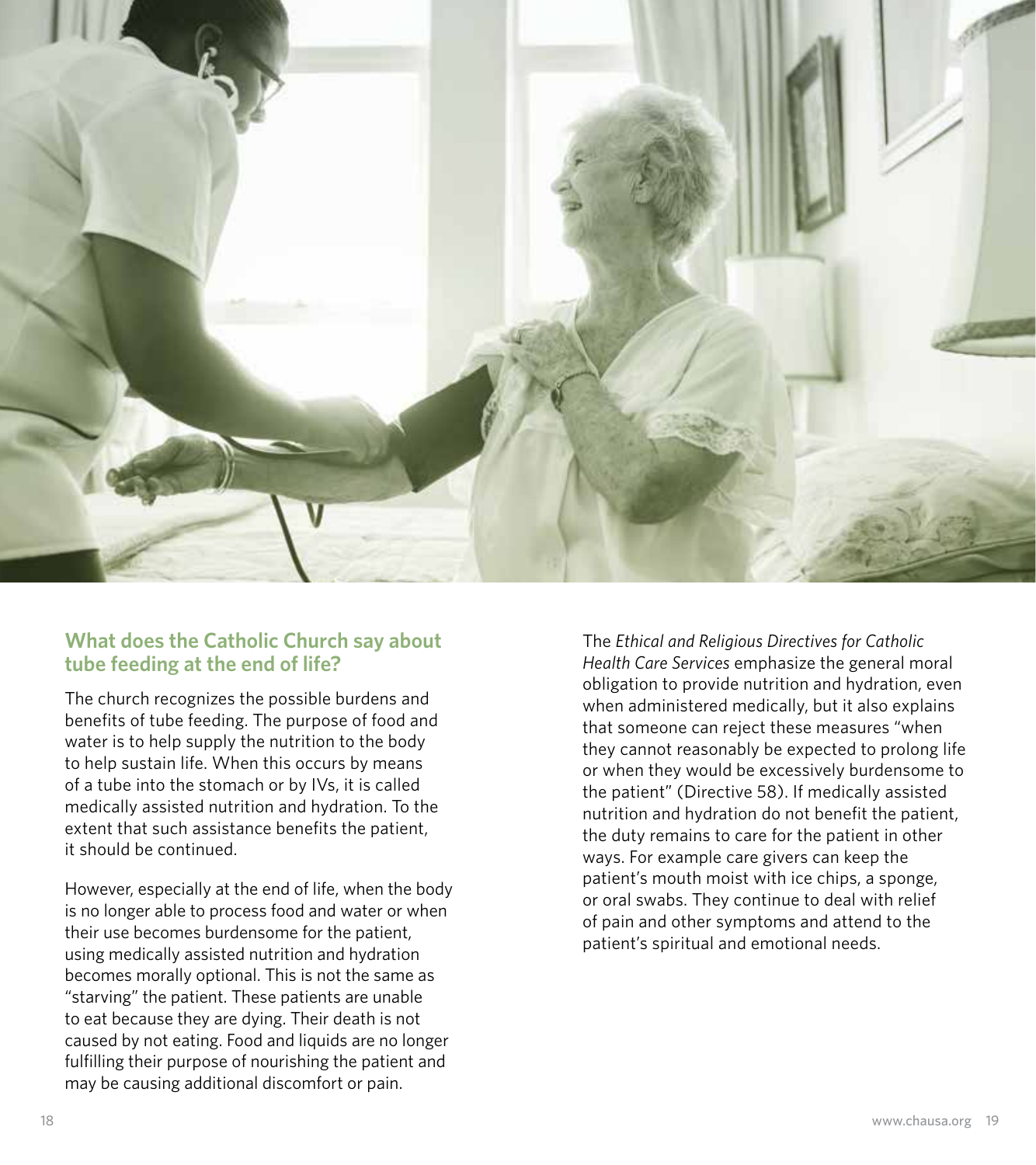# CHA | *End-of-Life Guides: Palliative Care*

### **What does "palliative sedation" mean? Is this approved by the Catholic Church?**

The church supports measures to relieve pain. There are times when, even with good symptom management, a patient continues to experience unbearable pain and suffering. In these situations, medication can be used to make the patient unconscious in order to relieve the symptoms. This is called palliative sedation. This is used only as a last option, with careful and thoughtful discussion and informed consent. The *Ethical and Religious Directives for Catholic Health Care Services* state that a person "should not be deprived of consciousness without a compelling reason" (Directive 61). Unbearable pain and suffering, however, can be compelling reasons to deprive a person of consciousness.

> *The task of medicine is to care even when it cannot cure.*

Ethical and Religious DIRECTIVES FOR CATHOLIC Health Care Services Introduction to Part V

*Killing the Pain and Not the Patient*, a document of the Office of Pro-Life Activities of the United States Conference of Catholic Bishops, explains: "Very rarely it may be necessary to induce sleep to relieve pain and other distress in the final stage of dying… In competent medical hands, sedation for imminently dying patients is a humane, appropriate and medically established approach to what is often called 'intractable suffering.' It does not kill the patient, but it can make his or her suffering bearable." *◆*

# For more information:

*This is one of a series of publications from the Catholic Health Association to help patients, families and caregivers with decisions about end-of-life care. We invite you view the accompanying guides, available in English and Spanish, for additional assistance.* 



*These and other resources are available to order or download at* **www.chausa.org.**